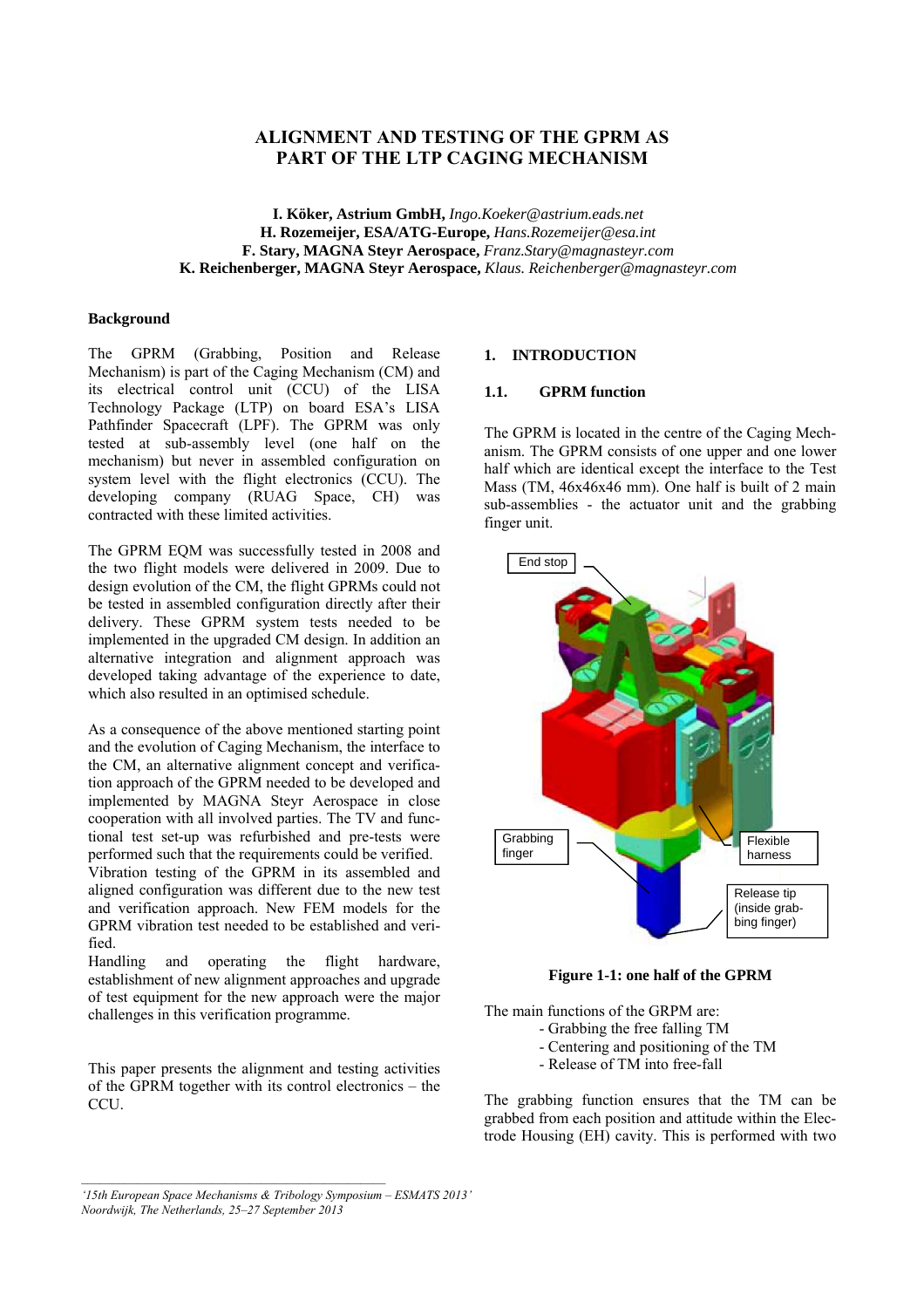plungers (grabbing fingers) interfacing the Test Mass at a special designed area, one on each z surface.

The centring and positioning function provides the task of moving the TM into the centre of the EH. The TM shall be positioned in the centre with accuracy smaller than  $\pm 100$  µm in all axes. The rotational accuracy is defined with  $\pm 1600$  urad about all axes for release inorbit.

Once the test mass is properly positioned the release into free-fall will be performed by accelerating the release tip and retracting the plungers away from the TM leaving the TM with a residual speed of smaller than 5 µm/sec and 100 µrad/sec.

After release the grabbing finger will wait in the vicinity of the TM until the command to move into retracted position where the tips of the plunger are about 5 mm behind the surface of the electrodes' plates of the EH. In science mode the GPRM is completely switched off.

In case of a S/C safe mode the GRPM grabs the TM and stores it with a low force between the grabbing fingers. Furthermore the TM can be discharged while held by the completely isolated grabbing fingers.

Further details can be found in reference 1.

# **1.2. Start of Project**

The single GPRM halves were developed, tested and

delivered by its supplier. In order to verify all functions and performances of the GPRM, it needs to be assembled and aligned on its interfacing structure called IIS (Internal Interface Structure). In this configuration it can be tested in full with its Control Electronics, the CCU. The functional test, thermal vacuum test and magnetic test were not performed on the single GPRM halves. The tests had to be performed in assembled configuration for the FMs with the GPRM only.

For all these activities the test equipment was shipped to MAGNA Steyr Aerospace who had to develop a new alignment concept, update the test equipment and become familiar with the hard- and software.

# **2. ALIGNMENT AND MEASUREMENT**

# **2.1. Alignment**

The evolution of the CM and the new GPRM integration and alignment concept involved all parties dealing with the Caging Mechanism. The integration procedure defined the alignment of the GPRM halves onto the Vacuum Enclosure (VE) flanges and afterwards the alignment of the flanges w.r.t. each other on the IIS dummy such that the GPRM system tests in assembled configuration could be performed.

New references needed to be defined on the VE flange and the GPRM. These references were the precise holes



**Figure 2-1: GPRM aligned on IIS**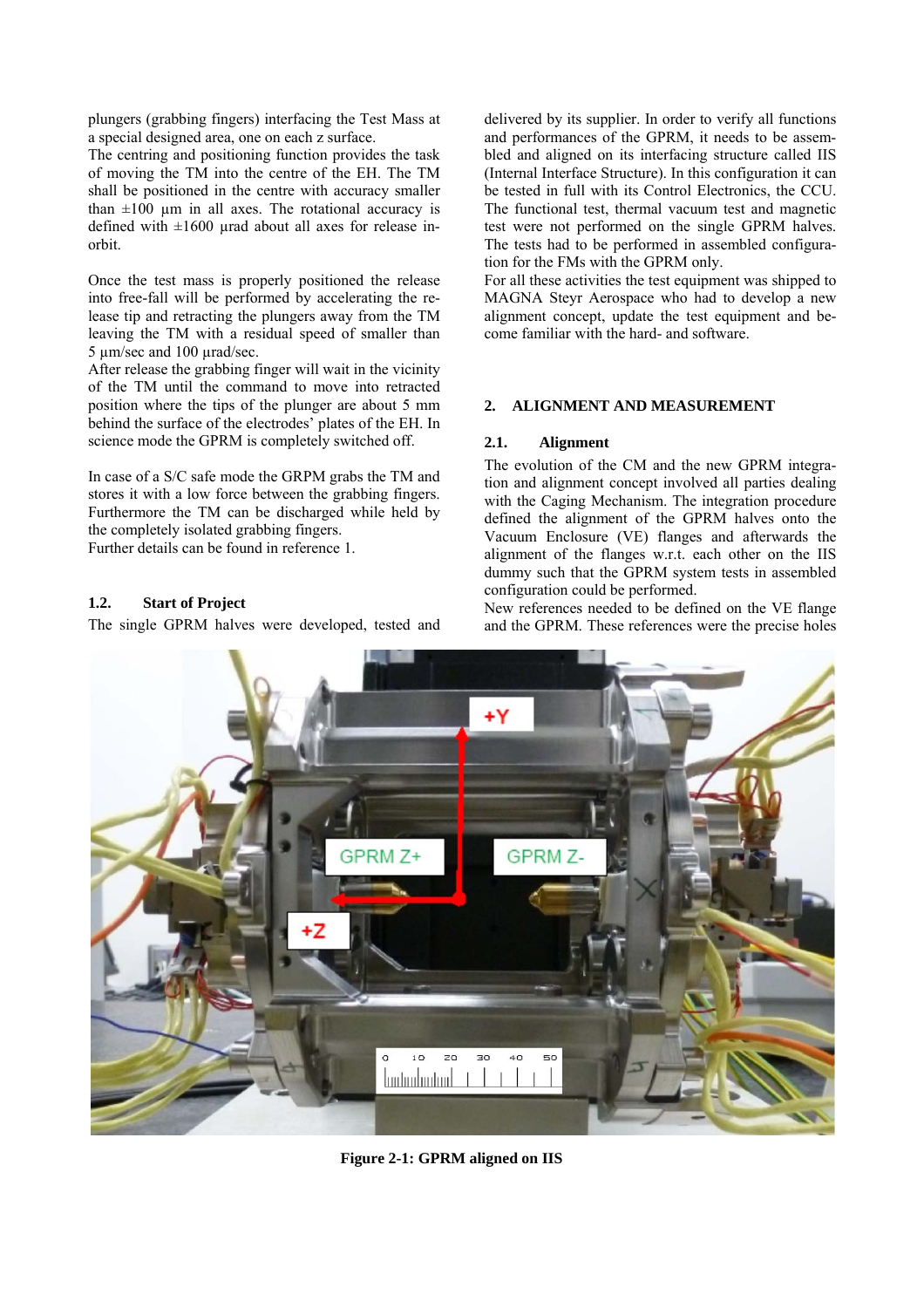for the launch lock fingers of the Caging Mechanism in the VE flange and dedicated measurable surface points. All these references must be accessible when the GPRM halves with the flange are mou nted in the ISH as the TM as main reference is no more accessible.

During the integration of the GPRM halves onto the VE flanges the TM was sitting on one plunger of the GPRM. The position and attitude of the TM coordinate system could now be projected to dedicated surfaces of the GPRM avoiding the usage of the TM during the whole alignment process. Now the GPRM was aligned against the flange and in a second step the alignment flange against flange was performed. The obtained alignment data form the basis for the alignment on ISH (Inertial Sensor Housing) level later on.

The following alignment accuracies have been achieved w.r.t. to the defined requirements are:

| Requirement                          |           | upper | lower |
|--------------------------------------|-----------|-------|-------|
| <b>GPRM</b> against flange           |           |       |       |
| In x direction $[\mu m]$             | $\pm 5$   | -5    | -5    |
| In y direction $\lceil \mu m \rceil$ | $\pm$ 5   | $-2$  | $-2$  |
| In z direction $\lceil \mu m \rceil$ | $\pm$ 5   | $-3$  | $-3$  |
| About $x$ [ $\mu$ rad]               | $\pm 130$ | $-34$ | 58    |
| About y [µrad]                       | $\pm 130$ | 65    | -11   |
| About $z$ [ $\mu$ rad] ( $Z$ - only) | $\pm 370$ |       | 136   |
| Flange against flange                |           |       |       |
| In x direction $[µm]$                | $\pm 5$   |       |       |
| In y direction $\lceil \mu m \rceil$ | $\pm$ 5   | 3     |       |
| In z direction $[\mu m]$             | $\pm 5$   | $-2$  |       |
| Tilt $\xi$ [µrad]                    | $\pm 30$  | 28    |       |
| About $z$ [µrad]                     | $\pm 43$  | $-57$ |       |

**Table 2-1: Measured Alignment values of the GPRM** 

# **2.2. Verification measurement**

The verification measurement was performed in order to determine the absolute position and attitude of the grabbed TM. The aligned GPRM on the flanges was mounted with the z-axis in vertical position. The plunger of the lower GPRM (with the pyramidal tip) was moved in grabbing position. The flight test mass made out of AuPt was placed on the lower plunger and grabbed with 5 N by the upper plunger. Due to the mass of the TM (2 kg) and the 5 N grabbing load the lower plunger moved slightly downwards. The reference system is located on the lower flange (Z-). A defined offset represents the EH centre which should coincide with the TM centre.

The TM centre position and orientation was measured against the EH centre. The first five measurements determined a mean position. The next five measurements showed the repeatability w.r.t. the mean position. This verification measurement was performed before and after the environmental test campaign. Table 2-2 shows the absolute values of the grabbed TM.

|                                                                                                        | <b>ROMT</b>                            | Abs. value<br>before                                | Abs. value<br>after                                 |
|--------------------------------------------------------------------------------------------------------|----------------------------------------|-----------------------------------------------------|-----------------------------------------------------|
| Linear accuracy<br>- x direction $[µm]$<br>- y direction $[µm]$<br>- z direction $\lceil \mu m \rceil$ | $\pm 100$<br>$\pm 100$<br>$\pm 100$    | $-4 \div -1$<br>$-17 \div -1$<br>$-45 \div -34$     | $-5 \div -2$<br>$-2 \div 5$<br>$-5 \div 14$         |
| Rotation accuracy<br>- About x [µrad]<br>- About y [µrad]<br>- About $z$ [ $\mu$ rad]                  | $\pm 1600$<br>$\pm 1600$<br>$\pm 1600$ | $462 \div 831$<br>$1061 - 1152$<br>$-689 \div -334$ | $23 \div 381$<br>$737 \div 958$<br>$-383 \div -199$ |

**Table 2-2: absolute TM centre w.r.t. EH centre** 

In Figure 2-2 the LDTM is held by the upper and lower GPRM during the verification measurement



**Figure 2-2: Verification measurement**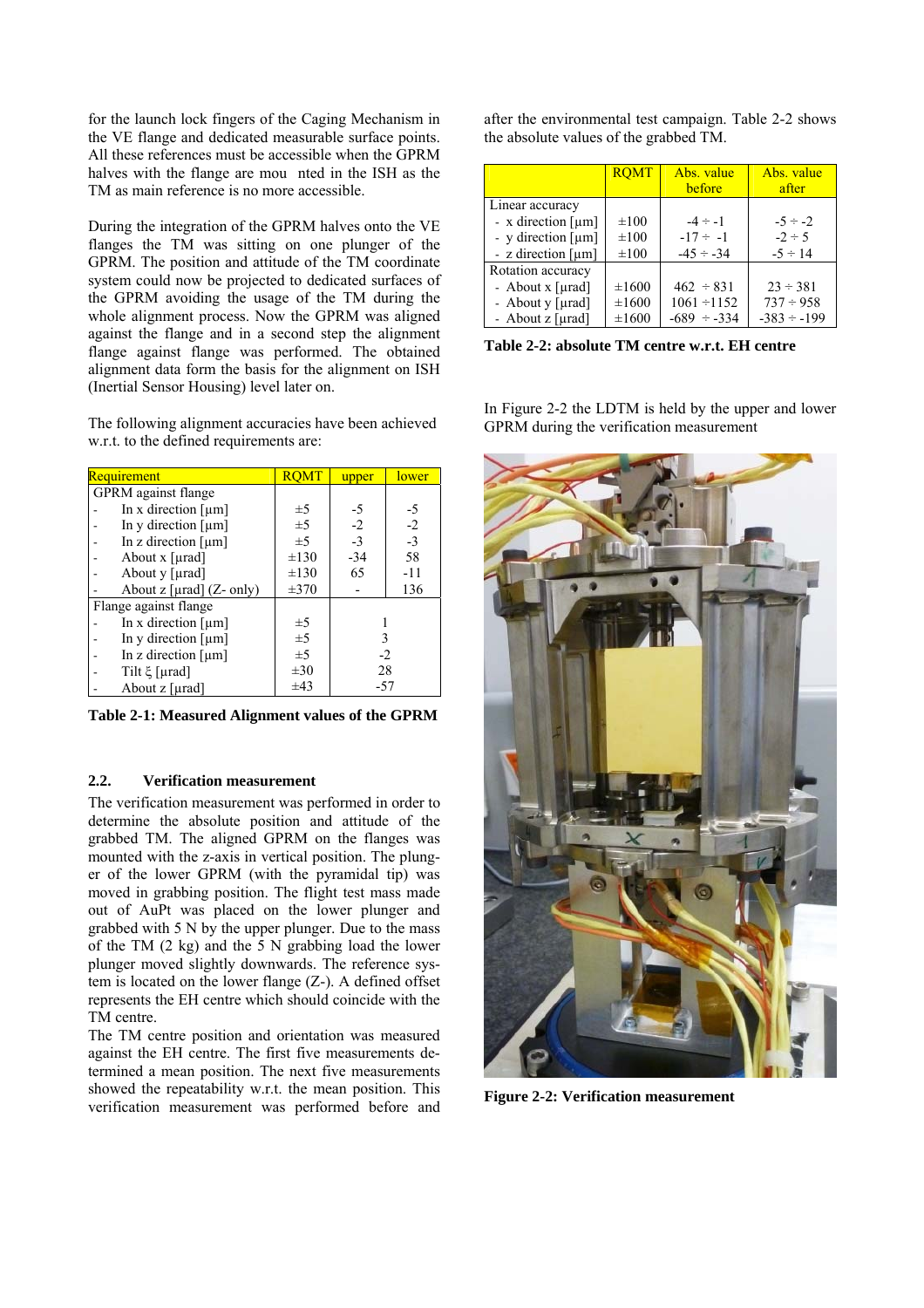## **3. TEST PREPARATION**

#### **3.1. Calibration of sensors**

During the test preparation phase the sensors used on the GPRM had to be calibrated with the flight electronics. The initial calibration was performed on the single GPRM halves in vertical configuration. The calibration measurements were performed against a load cell up to 30 N. To eliminate the gravity effect of the spring supported element the zero load position was calibrated with the plunger pointing upwards and the second time downwards.

When the GPRM was prepared for functional testing in horizontal position the unloaded sensor monitored a load different from zero. A re-calibration was required in order to get the GPRM working with the CCU.

### **3.2. Release Tip adjustment**

For the release of the TM into free-fall the release tip inside the plunger, with a diameter of 0,8mm, had to be adjusted. The release tip holds the TM before release and is retracted very quickly releasing the TM into free fall without a very low residual velocity. The adjustment had to be very accurate as the maximum extension of the release tip is about  $15 \mu m$ . The flight TM was available for the GPRM adjustment at begin of the alignment campaign and then shipped back to the ISH contractor to be gold coated. During all functional tests a Light Density TM (LDTM) was used which used a movable floor where the release tips contacts. This floor was required as the GPRM could not be adjusted to the LDTM floor without destroying the adjustment w.r.t. the flight TM. The floor provides the possibility to use a non-conductive material which helped to indicate the successful separation of TM and GPRM.

### **3.3. Patching with CCU**

One important step is to update the configuration tables and macros within the CCU. The CCU supplier was invited to the test site to perform the electrical integration of the GPRM with the CCU. The parameter within the configuration table were defined and patched. The GPRM was activated by direct CCU commands to check the function and performance. Small changes to the predefined values of position and load tolerances required a further patch of the parameter. The macro (sequence of direct commands) "Grab\_TM" and "Release TM" were executed to verify their functionality successfully.

## **4. VERIFICATION TESTING**

#### **4.1. Magnetic testing**

During the EQM test campaign no magnetic test was performed on the GPRM. Due to the stringent magnetic requirement in the Lisa Pathfinder project such a test was mandatory. The magnetic requirements for a retracted and switched off GPRM are:

- Magnetic field  $\leq 0.1 \mu T$  at position of TM
- Magnetic gradient  $\leq 0.5$   $\mu$ T/m at position of TM

The measurements were done on 2 corresponding FM GPRM halves in the magnetic lab at the Institut für Weltraumforschung (IWF) in Graz. This institute was perfect from logistic point of view and was in the past also involved in the magnetic measurement campaign for the Cluster mission.

In the set up each GPRM half was measured individually. The unit under test was placed together with a high sensitive tri-axial fluxgate magnetic sensor in a cylindrical mu metal chamber. Magnetic measurements were done by rotating the GPRM around its plunger axis 360º in steps of 90º. The accuracy of the set up was better than  $+/-$  0.5nT.

Analysis of the results showed that for a single dipole approximation both GPRM were well within the requirements. The predicted field at the TM centre was < 2.5nT and the gradient < 40 nT/m.

### **4.2. Functional Performance Testing**

# **4.2.1. Test Set-up**

The aim of the GPRM functional test is to verify the



**Figure 4-1: GPRM Test set-up**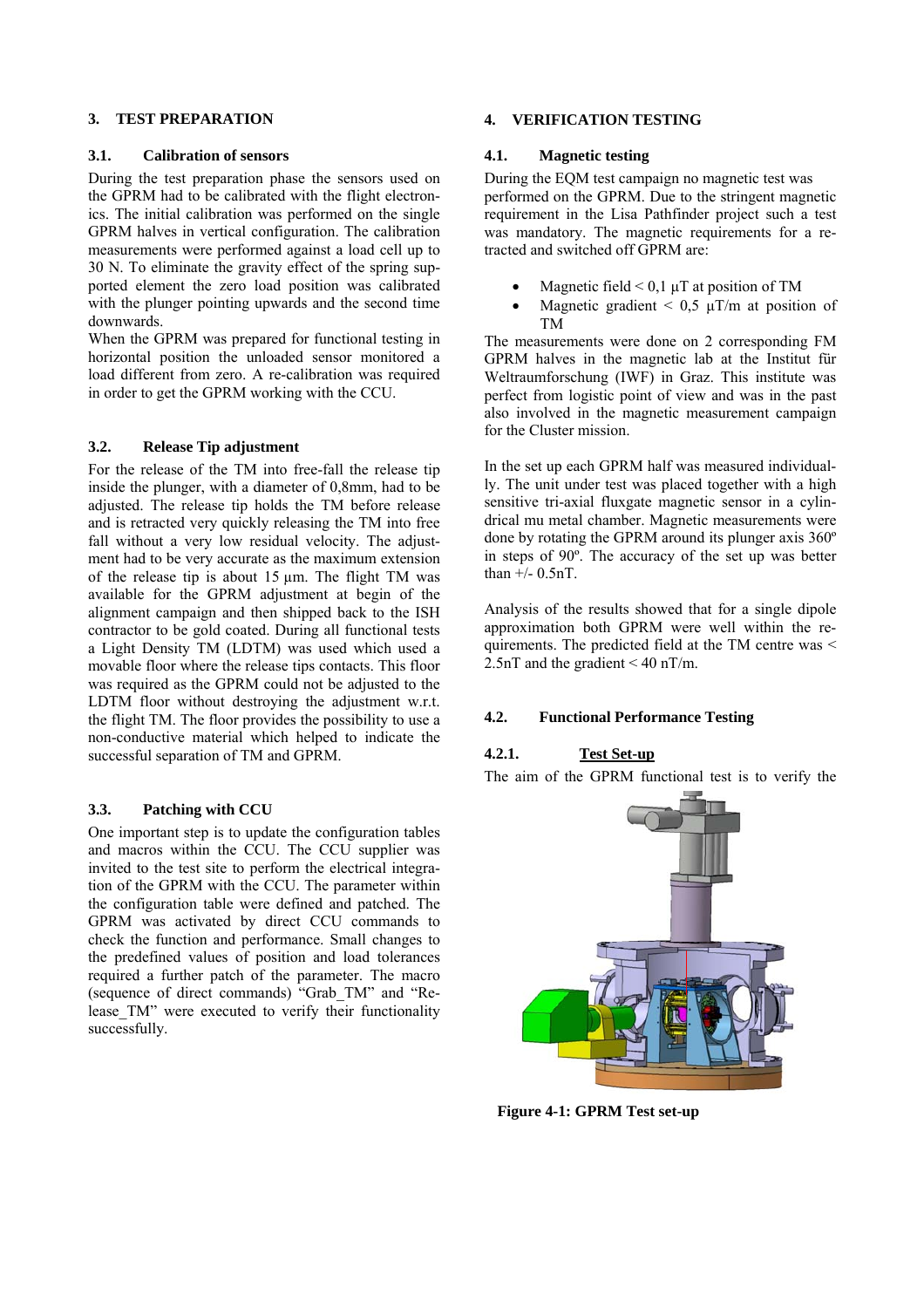function and performance of the mechanism. Mainly the macros stored within the CCU needed to be verified but also the direct commands had to be tested. The GPRM was mounted in horizontal position within a special designed vacuum chamber. On top of the chamber a tower was mounted to which the LDTM was attached using a soft spring to compensate small misalignments.

The LDTM could be adjusted along all lateral directions and about the vertical y-axis. The TM itself had to be balanced using small mass elements for rotation about x and y. The chamber itself could also be rotated about these 2 axes.

To identify the release of the TM from the plungers an electrical circuit was used. The plunger and the release tip were insulated from their support in order to bias the TM in-orbit. This line could now be used to identify the TM release. The bottom of the LDTM was insulated. While one wire was connected to the TM the other one was connected to the bias line of the GPRM. When the plunger was in contact with the TM the circuit was closed. During and after extension of the release tip the circuit was open. Shortly after the release which lasts only a few msec a re-contact was established between TM and plunger - enough to demonstrate a successful release.

# **4.2.2. Start of test**

Due to the new configuration of the complete Caging Mechanism system the in-orbit de-caging sequence needed to be adopted. To performed the hand-over from the CVM to the GPRM the test was started using the STEPWISE command (executing single steps controlled by a counter) to move the GPRM from retracted position towards the centre. The command was executed with 9000 steps (step size  $\sim$ 1.6 µm) sufficient to reach the sensor measurement range in extracted position. After execution of the command the mechanism stopped in the dark zone (no sensor signal). The probable reason for this early stop was that the NEXLINE® step size depends on position, temperature and load. A new start sequence needed to be established as further uncontrolled movement could have damaged the TM as this command is not load controlled.

The next command verification was the STEP\_LOOP command with 3 steps per NEXLINE actuator and a final grabbing load of 1 N. The command was correctly executed with the suspended LDTM and a command STEPWISE BACK with 60 steps ended in the correct position.

The next command sent addressed the macro GRAB\_TM. The command was executed but did not finish in the expected position. This macro contains the STEP LOOP command to grab the TM and the POSI-TIONING command to move the grabbed TM into the centre. The TM was grabbed but the GPRM moved into its internal end stop.

The solution to this issue was to send an additional POSITIONING command to move the TM back in the centre position. The direct command ended with a grabbed TM successfully in the centre.

The RELEASE\_TM macro command was sent and executed successfully. Within this RELEASE\_TM macro the pass-over of the TM from the plungers to the release tips on both GPRM halves is performed. The TM is held with a small load of about 300 mN. The release is initiated by retracting the release tips and retraction of the plungers by 250 steps.

The grabbing and release was performed 2 more times and the sequence ended with the retraction of the GPRM. The redundant side was connected and the test repeated. The final test was performed again on the main side. During all tests the unsuccessful grabbing occurred randomly but the root cause could not yet be identified.

## **4.2.3. Test results**

Table 4-1 shows the test results of the grabbed position which was measured using eddy current sensor for the position and an autocollimator for 2 angles.

Despite the repeatability of the position accuracy the execution of the release macro was of high interest as this also defines the performance of the system.

| <b>Requirement</b>                   | <b>ROMT</b> | repeatability    |
|--------------------------------------|-------------|------------------|
| Linear position accuracy             |             |                  |
| In x direction $[µm]$                | $\pm 100$   | $-7 \div -5$     |
| In y direction $\lceil \mu m \rceil$ | $\pm 100$   | $0 \div 12$      |
| In z direction $[µm]$                | $\pm 100$   | $-8 \div 119$    |
| Rotational position accuracy         |             |                  |
| In x direction $[µm]$                | $\pm 1600$  | $-710 \div -235$ |
| In y direction $\lceil \mu m \rceil$ | $\pm 1600$  | $-181 \div -120$ |
| In z direction $[µm]$                | $\pm 1600$  | $-208 \div +84$  |

### **Table 4-1: repeatability of TM centre**

In Figure 4-1 the pass-over and release sequence is shown. The black and red line shows the force on the plunger and release tip. The load drops from a grabbing load of 2 N to a release tip load of about 300 mN. This low load is required to minimize the adhesion force on the release tip during release in orbit. The lowest load during the pass-over was about  $100$  mN – just enough not to loose the TM and to keep its orientation. At the release (retraction of release tips) the load drops to zero.

The light green and light blue curves show the position of the plunger. During the pass-over (TM is handedover from plunger to release tip) the plungers move about 12 microns back. After the release has been initiated the plunger retracts with 250 step  $(\sim 0.5 \text{ mm})$ .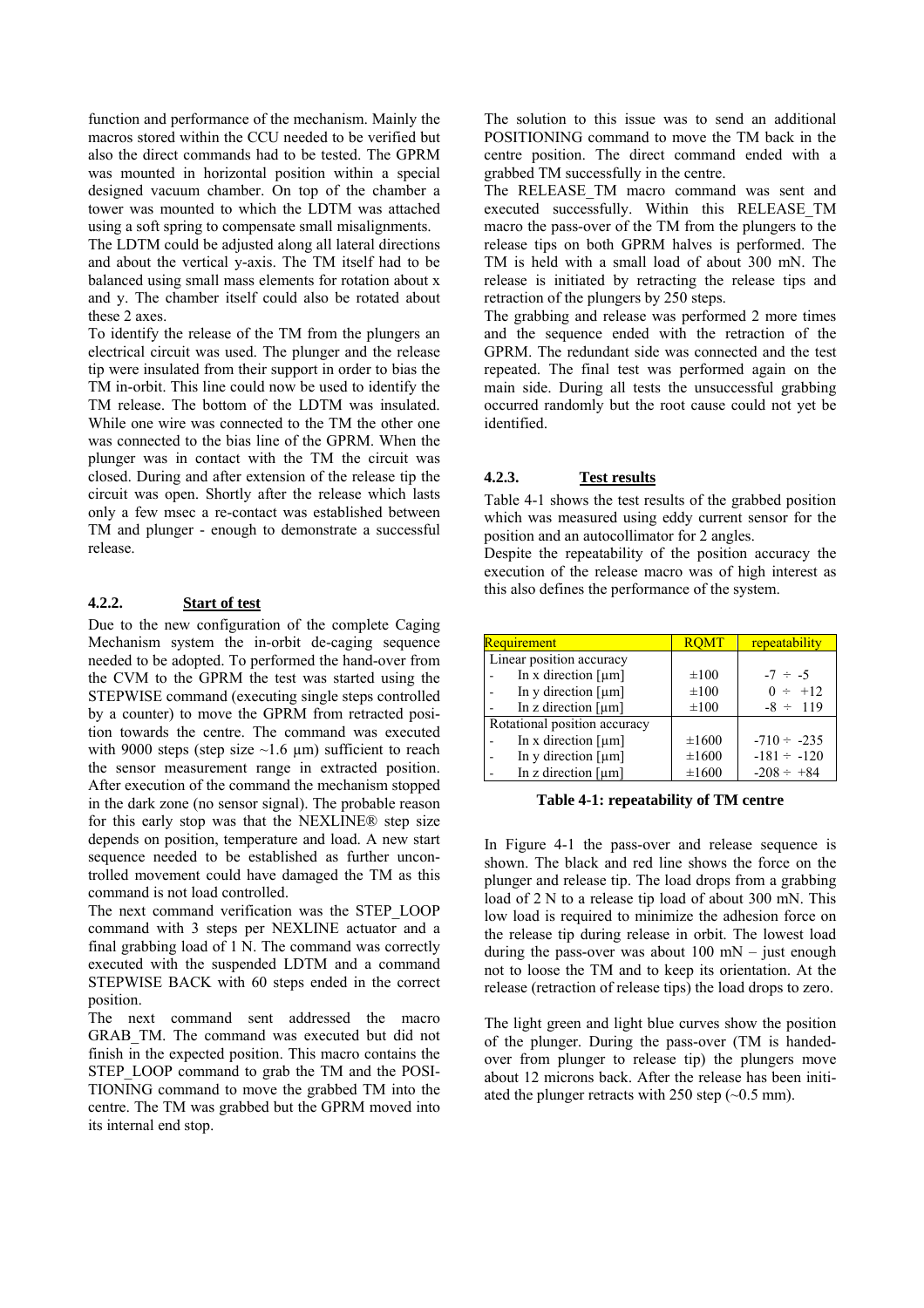

**Figure 4-1: typical pass-over and release cycle (force, plunger position, release tip)**

The mint green and violet curves show the extension and retraction (release) of the release tip. The first passover takes place with the Z+ GPRM (increase of violet line) and then the Z- Pass-over starts (mint green line). At release both lines form a vertical line just before the plunger retraction starts.

# **4.3. Vibration Testing**

The EQM GPRM was already vibration tested within the EQM of the Caging Mechanism. The FM GPRMs however were not yet tested at acceptance level. In order to test these mechanisms at GPRM level a new load profile had to be established. Based on already performed breadboard test done for the Caging Mechanism integrated in the ISH new loads were derived. A new vibration FEM model was established reflecting the latest modifications including the adapted test set-up. Thanks to an excellent model and preparation the vibration test of the 2 GPRM flight models were successfully executed. Both mechanisms were tested up to levels of 72 g within a short time frame without any discrepancies.

## **4.4. TV Performance**

For the TV test a PFM approach was followed for one of the models (0ºC/40ºC and 4 cycles) and the other model was subjected to the acceptance levels (5ºC/35ºC and 4 cycles). During the thermal vacuum functional tests at temperature extremes the GPRM also showed an excellent behaviour.

## **4.4.1. Test results**

During the TV functional test the performance of the GPRM has been tested and verified.

| Requirement                          | <b>ROMT</b> | repeatability    |
|--------------------------------------|-------------|------------------|
| Linear position accuracy             |             |                  |
| In x direction $[µm]$                | $\pm 100$   | $-29 \div +29$   |
| In y direction $\lceil \mu m \rceil$ | $\pm 100$   | $-5 \div +23$    |
| In z direction $\lceil \mu m \rceil$ | $\pm 100$   | $-31 \div -117$  |
| Rotational position accuracy         |             |                  |
| In x direction $\lceil \mu m \rceil$ | $\pm 1600$  | $-764 \div +365$ |
| In y direction $\lceil \mu m \rceil$ | $\pm 1600$  | $-968 \div 101$  |
| In z direction $[µm]$                | $\pm 1600$  | $-349 \div +425$ |

**Table 4-2: repeatability of TM centre**